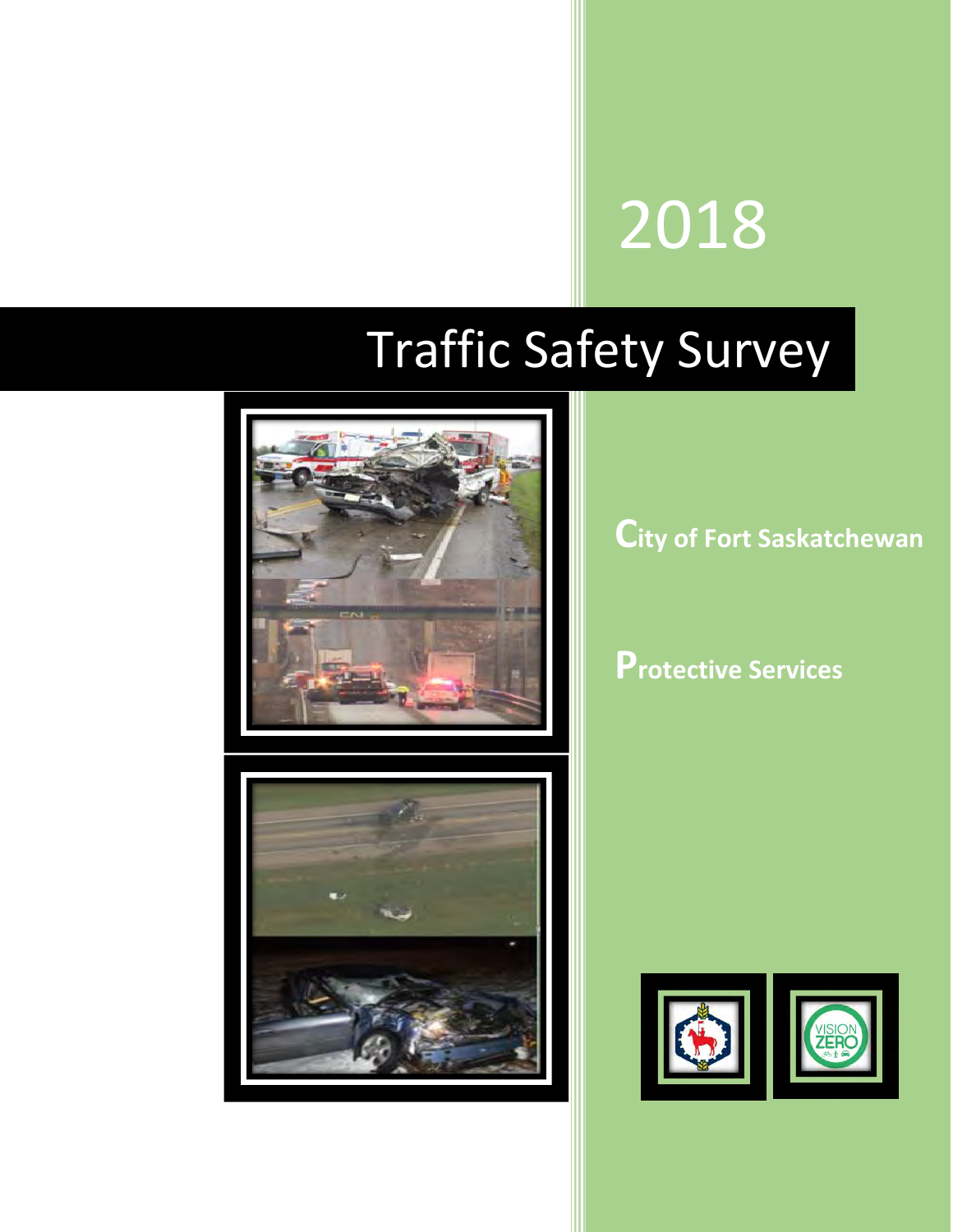## **Table of Contents**

| Survey Results |  |
|----------------|--|
|                |  |
|                |  |
|                |  |
|                |  |
|                |  |
|                |  |
|                |  |
|                |  |
|                |  |
|                |  |
|                |  |
|                |  |
|                |  |
|                |  |
|                |  |
|                |  |
|                |  |
|                |  |
|                |  |
|                |  |
|                |  |
|                |  |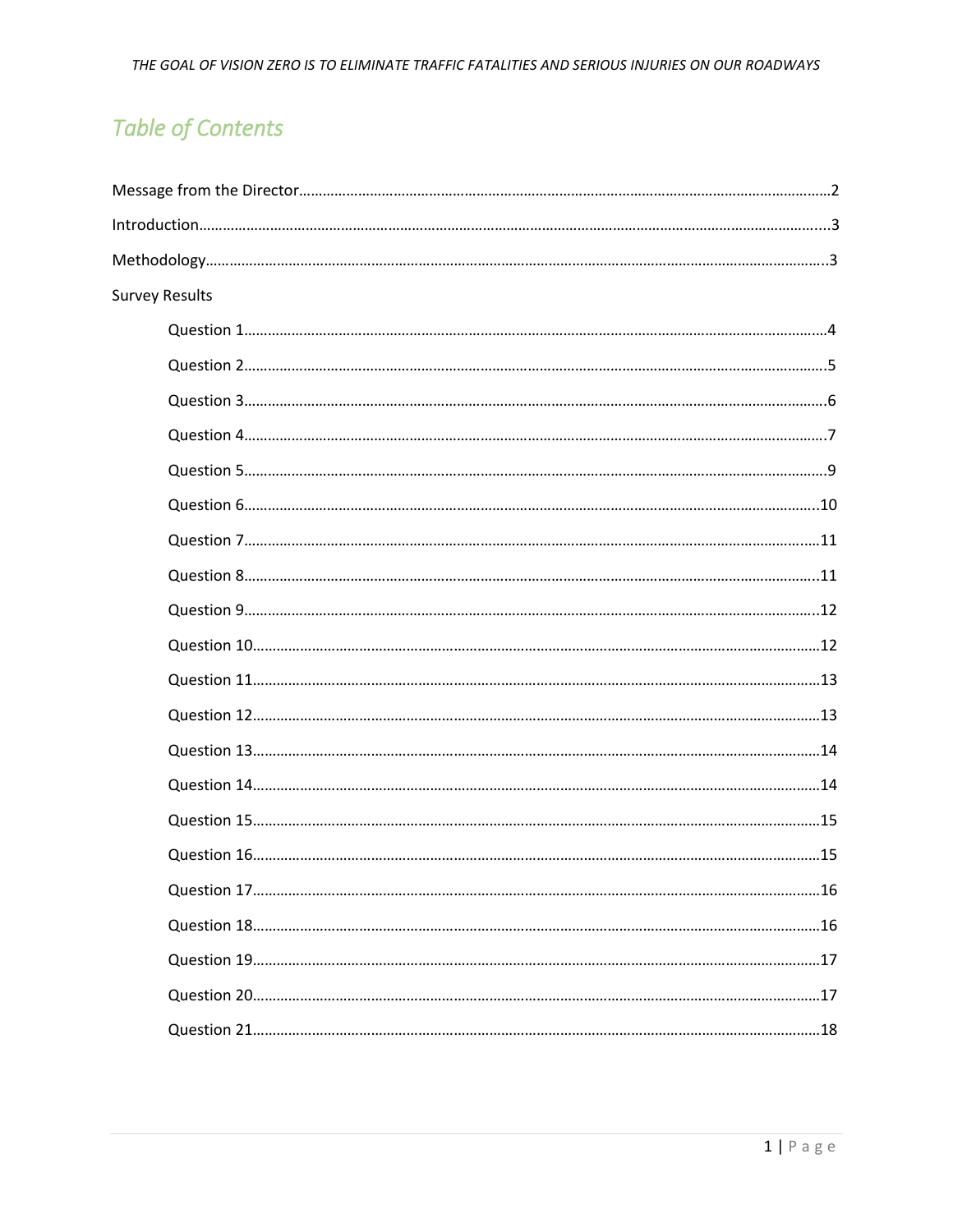## *Message from the Director*

I am very pleased to present the Protective Services' 2018 Traffic Safety Survey report. Over 600 respondents provided feedback in writing or using the online survey. The results will help shape our traffic safety strategies through 2018 and 2019.

Back in 2016, when I was appointed Director of Protective Services, I was tasked with ensuring City Peace Officers & RCMP officers focused on the community's traffic safety needs. I was pleased to observe the officers were doing many things well. What was lacking was a clear understanding of local drivers' beliefs and a thorough analysis of the underlying causes of collisions.

In 2017, Protective Services hired a talented analyst to help build that picture. Studying fatal and serious injury collisions, property damage collisions and enforcement interventions, coupled with input of the community based Traffic Safety Working Group, revealed new opportunities. This has led to re-engineering roadways, more actively engaging the public and the use of education options in addition to more strategic enforcement. Then in early 2018, we recommended Council to adopt "Vision Zero" as the City's traffic safety framework. Council strongly endorsed the program and welcomed a more holistic approach to traffic safety.

Most recently, we asked for public input through this traffic safety survey. Our analyst has compiled the responses. Thanks to all who contributed! Your information has provided us with new insight to community concerns.

Protective Services pledges to work smart and diligently to further improve traffic safety in Fort Saskatchewan. This is, however, a shared responsibility. We must each take an active role.

Every time you walk, ride or drive, please ask yourself that important question, "What am I doing to make our roads safer?" Drive smart! If you are driving, slow down and obey all traffic laws. Focus on your driving. This is critical to your safety and the safety of others.

Vision Zero is possible ... Together we can enjoy road safety free from fatalities and serious injuries.

Thank you. Please enjoy the survey findings.

Brad Ward Director, Protective Services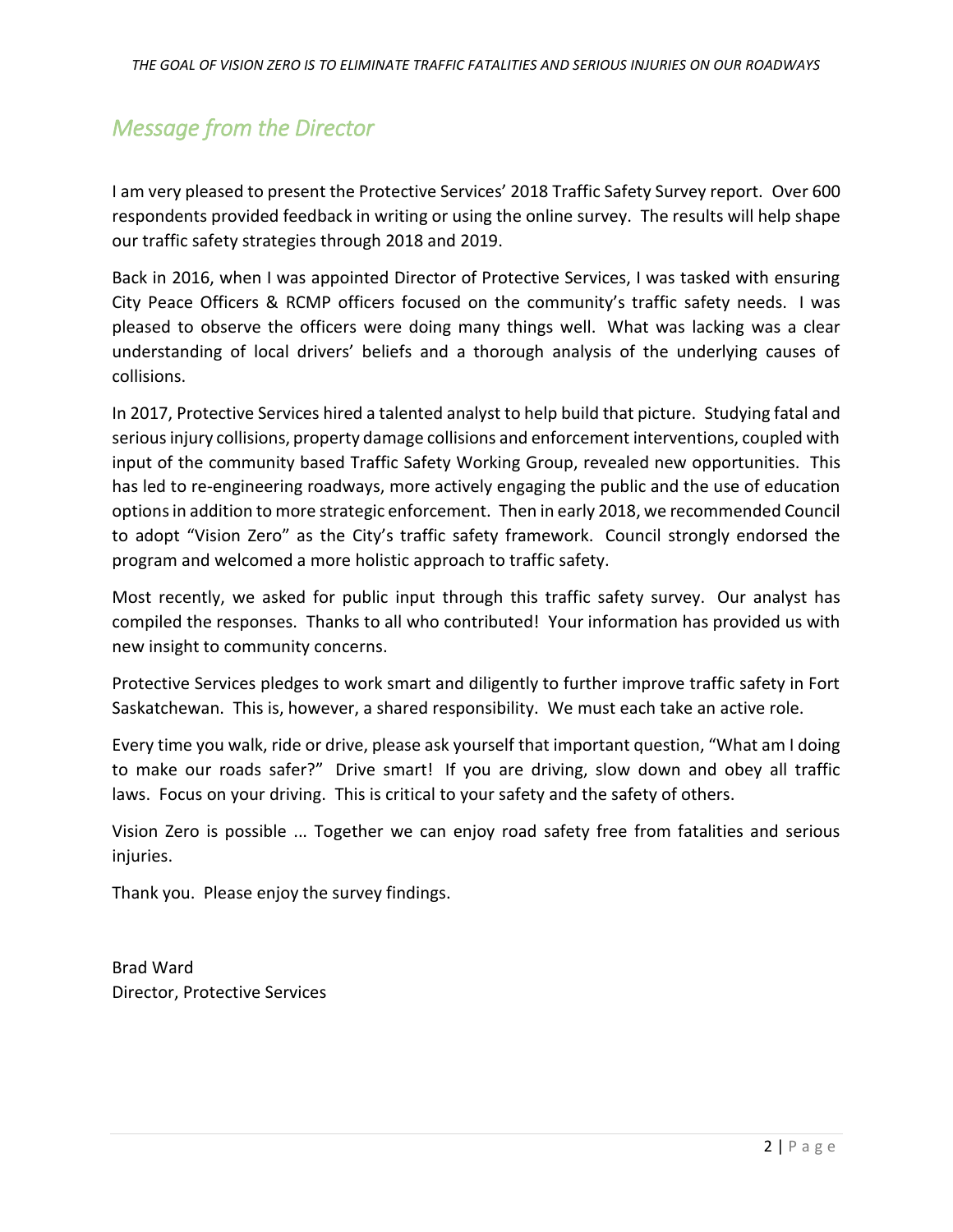## *Introduction*

The City of Fort Saskatchewan adopted Vision Zero as its traffic safety framework on January 9<sup>th</sup>, 2018. Vision Zero is grounded in the fundamental principle that no loss of life or serious injury is acceptable on our roadways. Achieving Vision Zero requires all residents to work together to make our roads safer.

The purpose of the traffic safety survey was to provide Protective Services with insight into how road users perceive themselves, their actions, the actions of others, and the rules of the road. This inaugural traffic safety survey received an impressive tally of 602 entries. The City of Fort Saskatchewan has a population of 25,533 (2017 census) and received 602 survey responses, which represents 2.4% of the population. To provide further context, the City of Edmonton's 2016 traffic safety survey received 3,600 completed surveys (2016 census population of 899,447) which represents .40% of the population. Strathcona County's 2018 traffic safety survey received 1,200 completed surveys (2016 census population of 98,044) which represents 1.2% of the population.

**PROTECTIVE SERVICES WOULD LIKE TO ACKNOWLEDGE THE 602 INDIVIDUALS WHO TOOK THE TIME TO PARTICIPATE IN THIS VITAL TRAFFIC SAFETY STUDY. THIS INAUGURAL INITIATIVE WOULDN'T HAVE BEEN A SUCCESS WITHOUT YOUR COOPERATION AND SUPPORT. THANK YOU!**

## *Methodology*

The traffic safety survey was promoted from April 20<sup>th</sup> - May 31<sup>st</sup>, 2018, and was available in both hardcopy and electronic formats. Both formats were presented identically. A prize incentive of a FREE roadside vehicle kit was advertised to further encourage residents to take part in the survey. The survey was anonymous and participants could voluntarily leave their name & contact information on a ballot slip and/or online entry to participate in the draw.

The survey was first available during the annual Chamber of Commerce Trade Show, which took place at the Dow Centennial Centre on April 20-22, 2018. During the trade show, the {hardcopy} survey was available at the Fort Saskatchewan Policing Committee booth. Hardcopy surveys were also available at the front counter of the Protective Services building. The online survey was available on the City of Fort Saskatchewan's official website.

A total of 602 surveys were completed: 170 hardcopy surveys & 432 electronic surveys. Survey results were collated within the two separate groups. Throughout this report, the survey results will be presented in their respective groups as well as a combined total.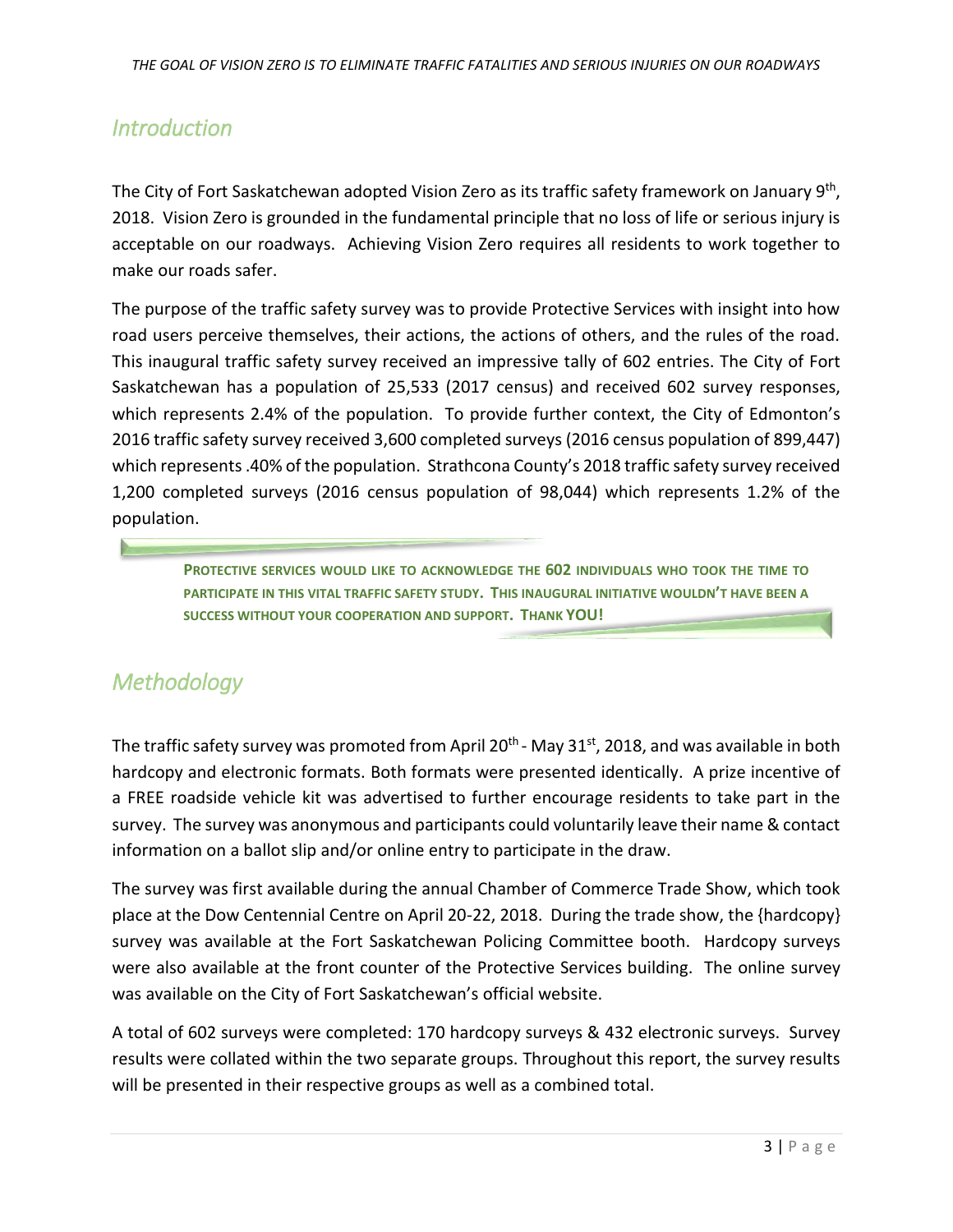## *Survey Results*

#### **Question 1: Where do you live?**

Figure 1.0



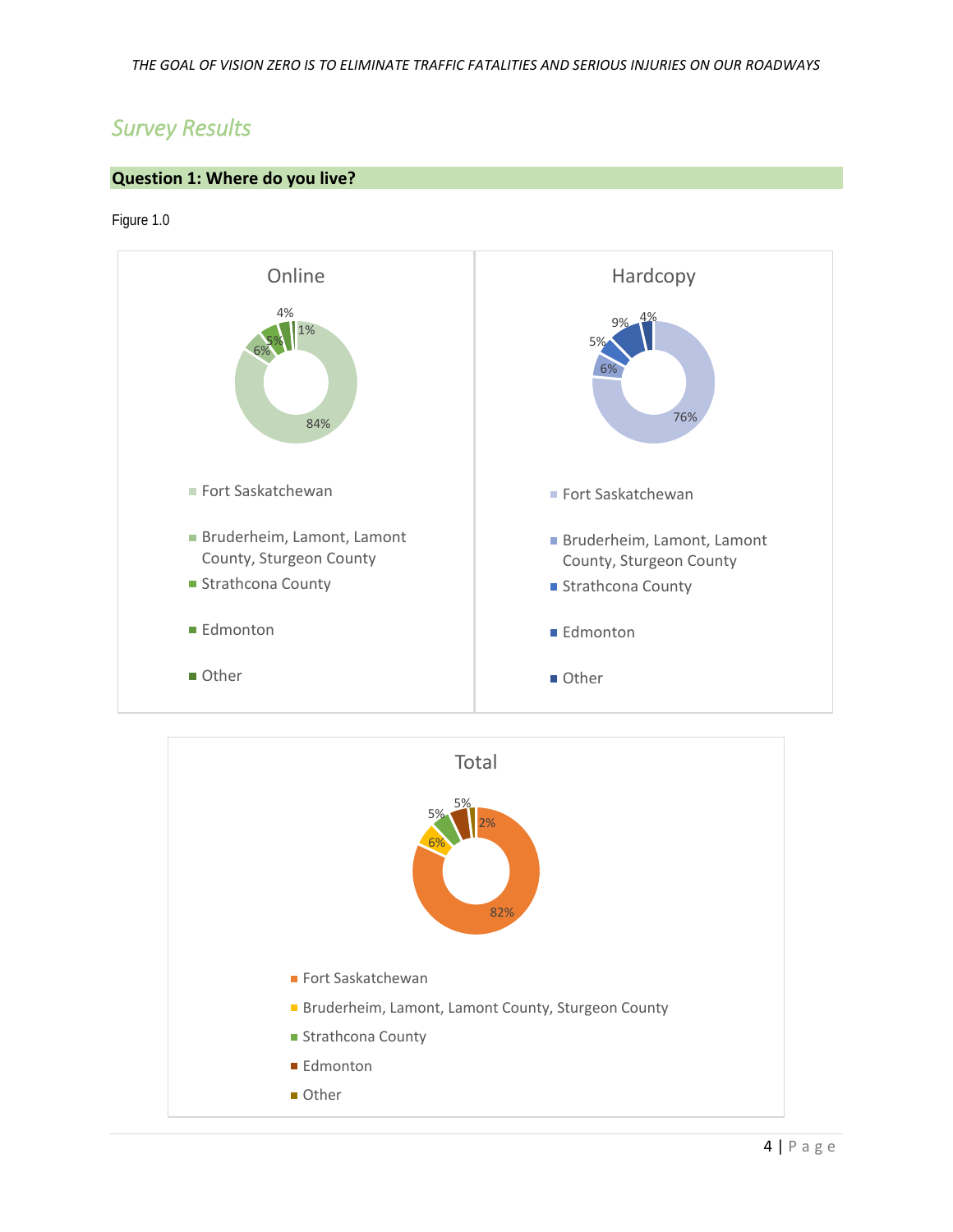#### **Question 2: Before today, have you ever heard of Vision Zero?**

Figure 2.0



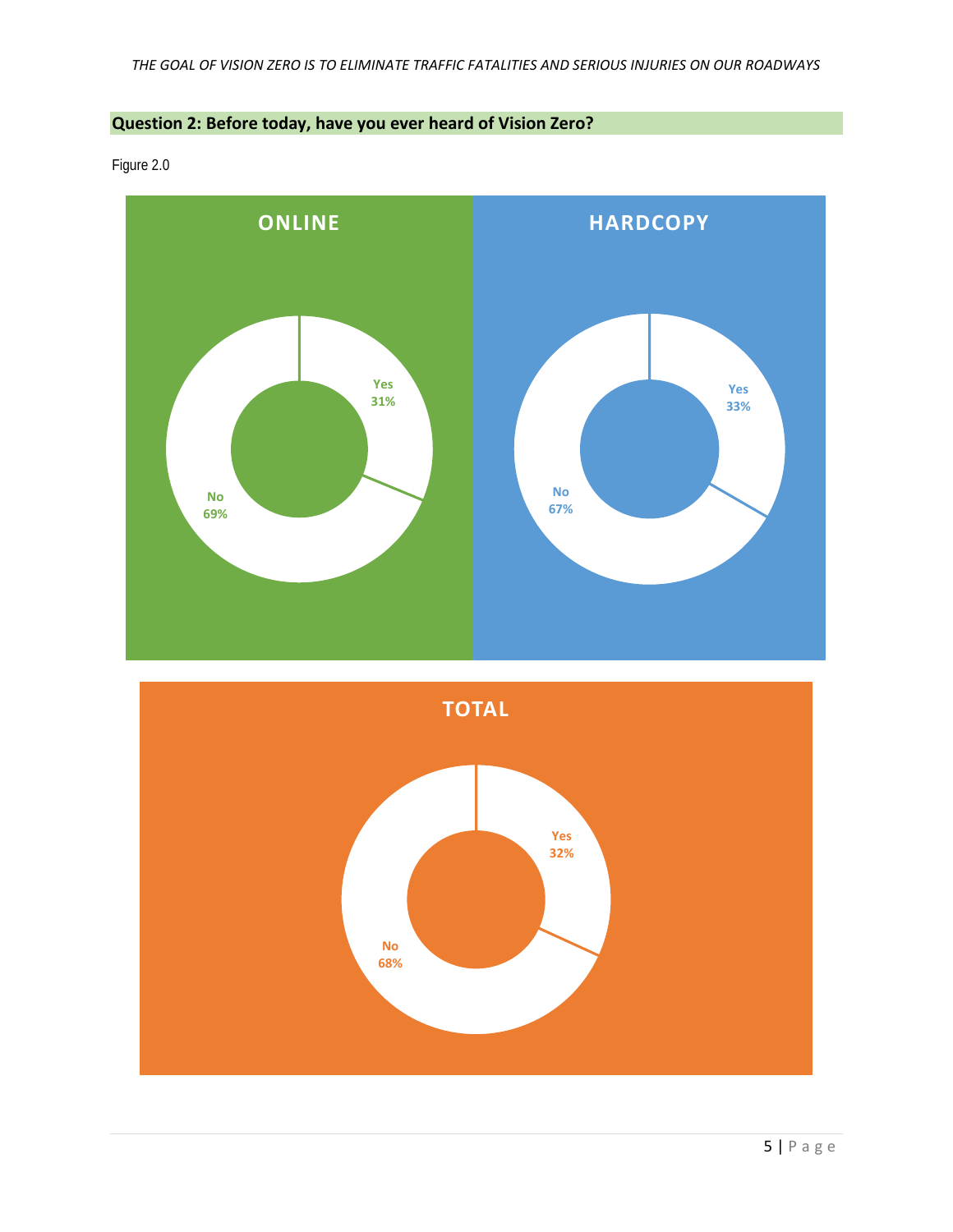#### **Question 3: Do you drive a motor vehicle in or through the City of Fort Saskatchewan?**

Figure 3.0



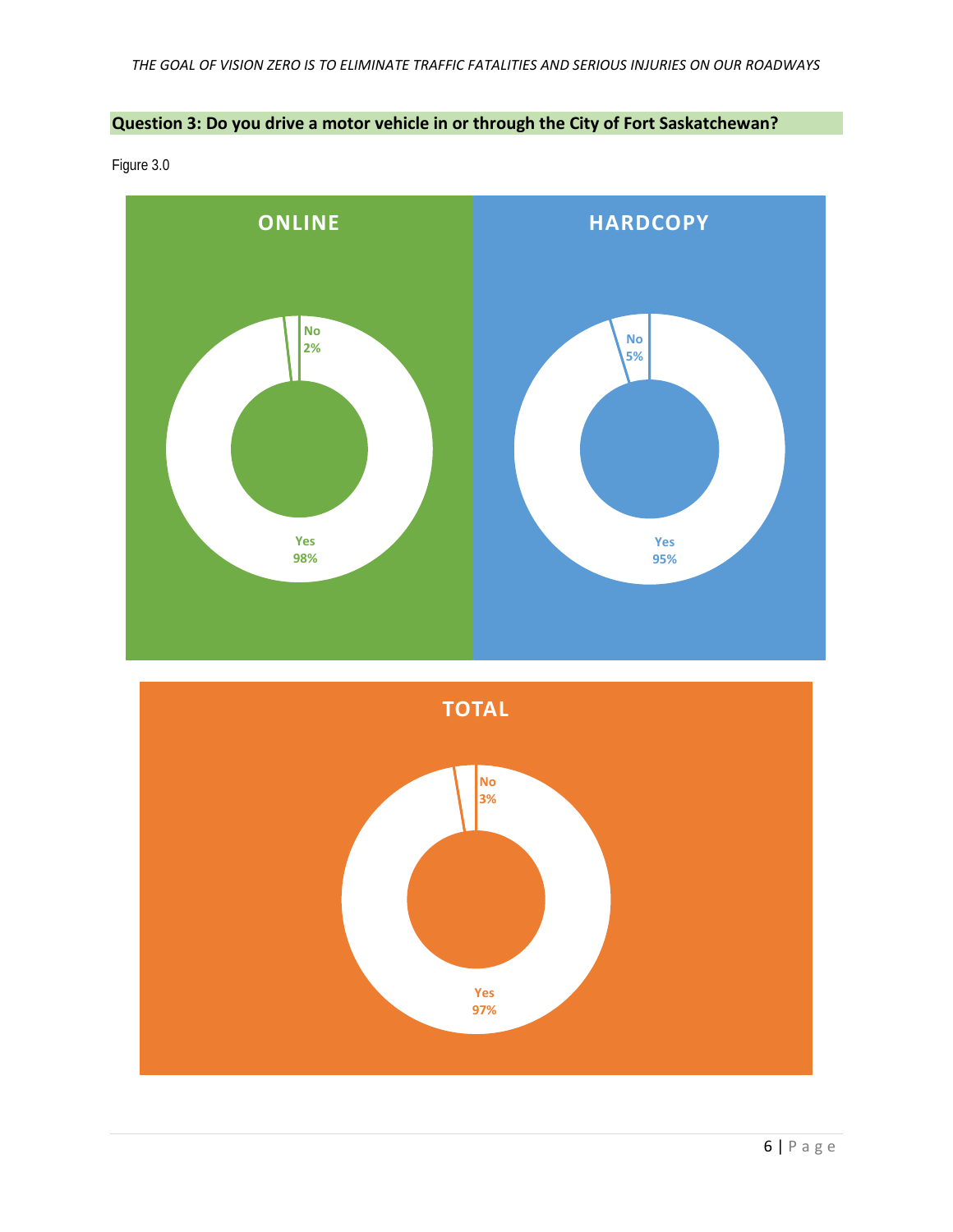#### **Question 4A: In 1 word, describe the average driver:**

Figure 4.0



Figure 4.0 represents the most common survey responses. The size of the word is related to the frequency of the word appearing in the responses. Figure 4.1 represents all the different words given for this question.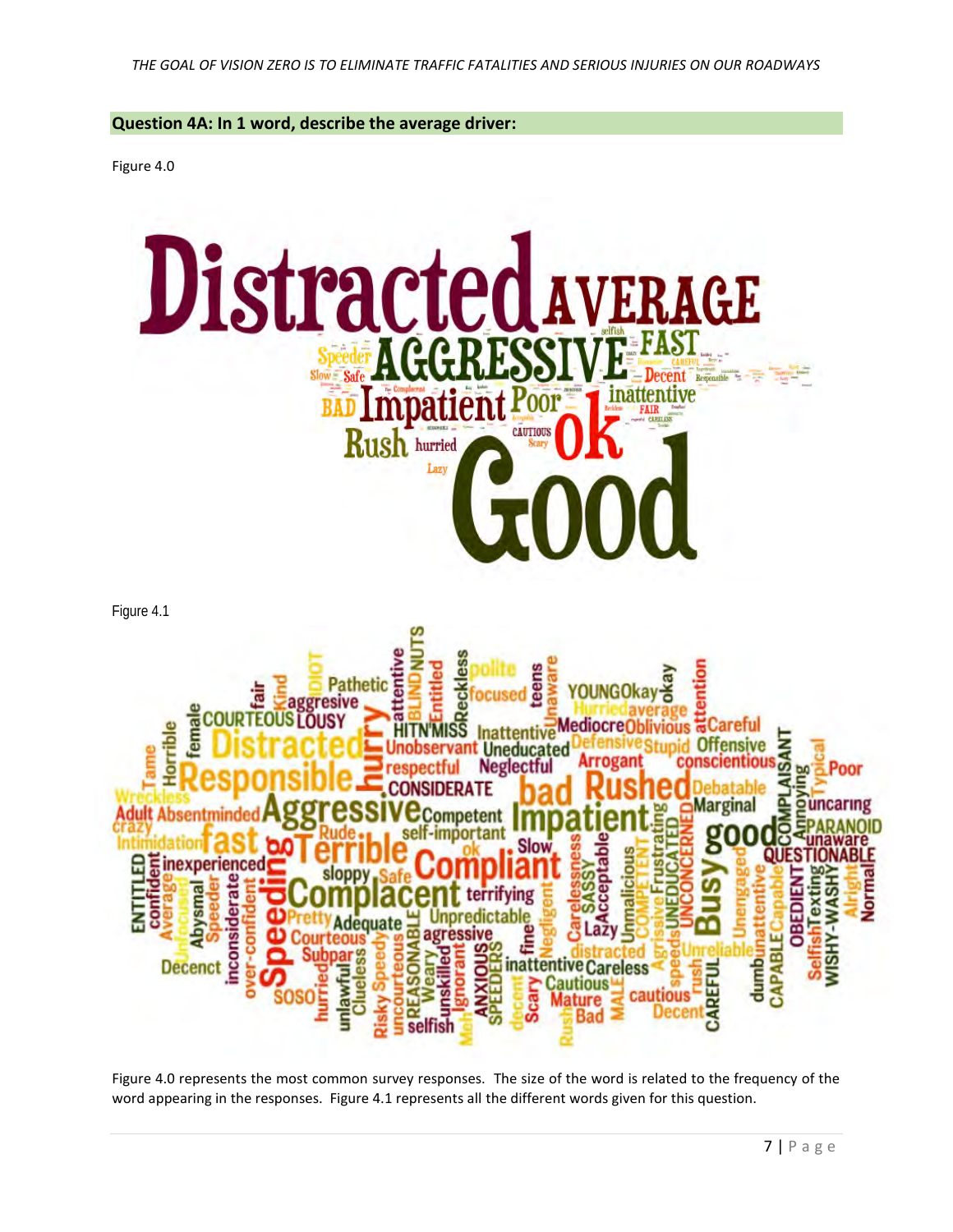#### **Question 4B: In 1 word, describe your driving:**

Figure 5.0



Figure 5.1



Figure 5.0 represents the most common responses. The size of the word is related to the frequency of the word appearing in the responses. Figure 5.1 represents all the different words given for this question.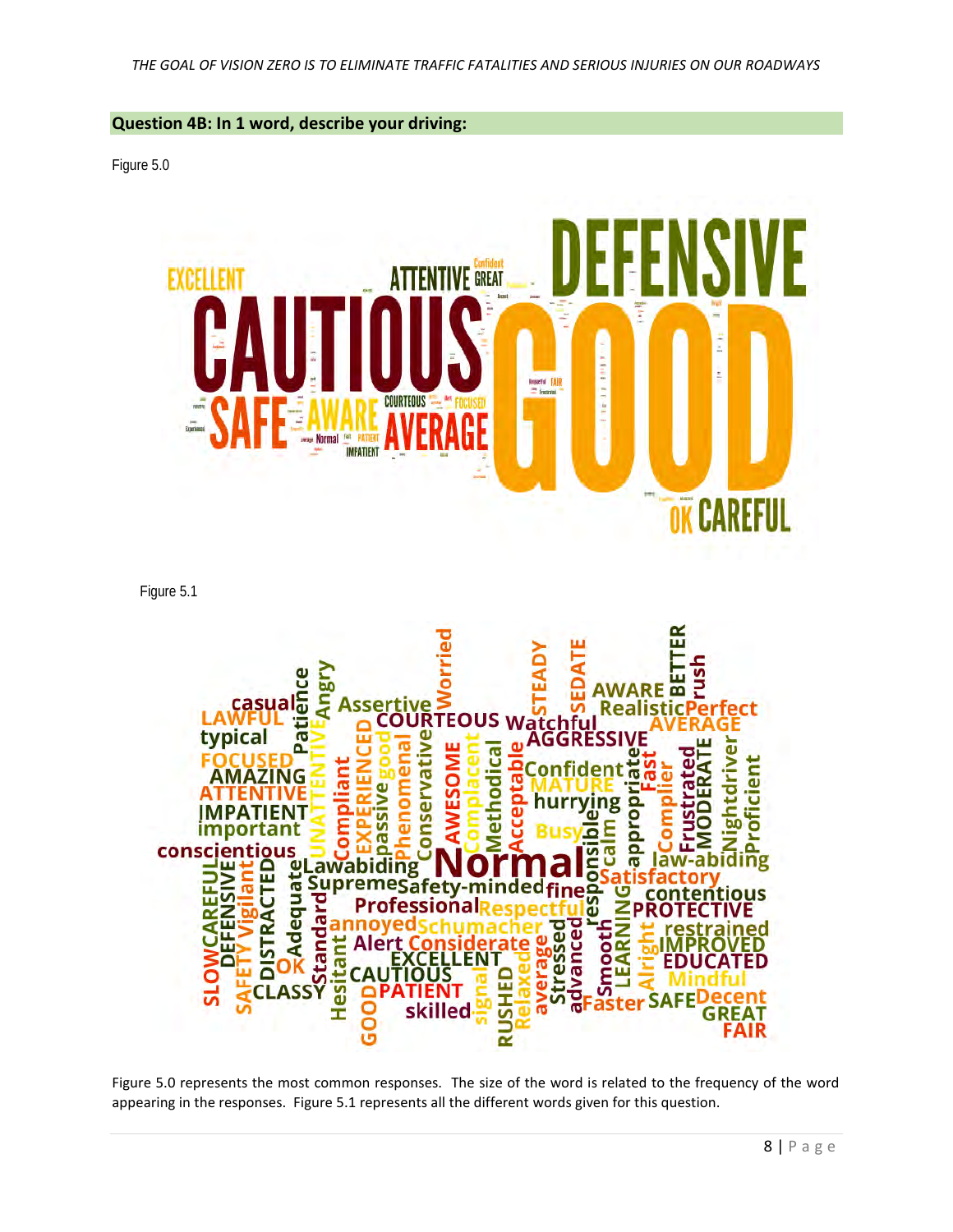#### **Question 5A: To what extent do you agree with the following statement: I am concerned about traffic safety in my City?**

Figure 6.0



Traffic Safety remains a top concern for residents & visitors of Fort Saskatchewan. 512 respondents were somewhat or strongly concerned compared to 88 who were somewhat or strongly unconcerned.

#### **Questions 5B: Please describe your traffic safety concern(s):**

*"Impatient drivers is most concerning: speeding up to 'make the light', tail gaiting, unsafe lane changes".*

"*It concerns me that even with the amount of education and advertising that many people can still be seen speeding through school zones and playground zones, and also using cell phones while driving".* 

*"Everyone is in a hurry and fail to take the extra few seconds to come to a complete stop".* 

"*There are too many people on their phones. I work and live in Fort Saskatchewan. On my way to and from my home I will see no less than a half dozen people texting and driving or texting while stopped at a red light. That is everyday".* 

*"I have small children that use our sidewalks that run adjacent to our roadways, I'd like people to slow down, and come to complete stops at all crosswalks".*

While these answers represent a small portion of responses, ALL survey responses were reviewed by Protective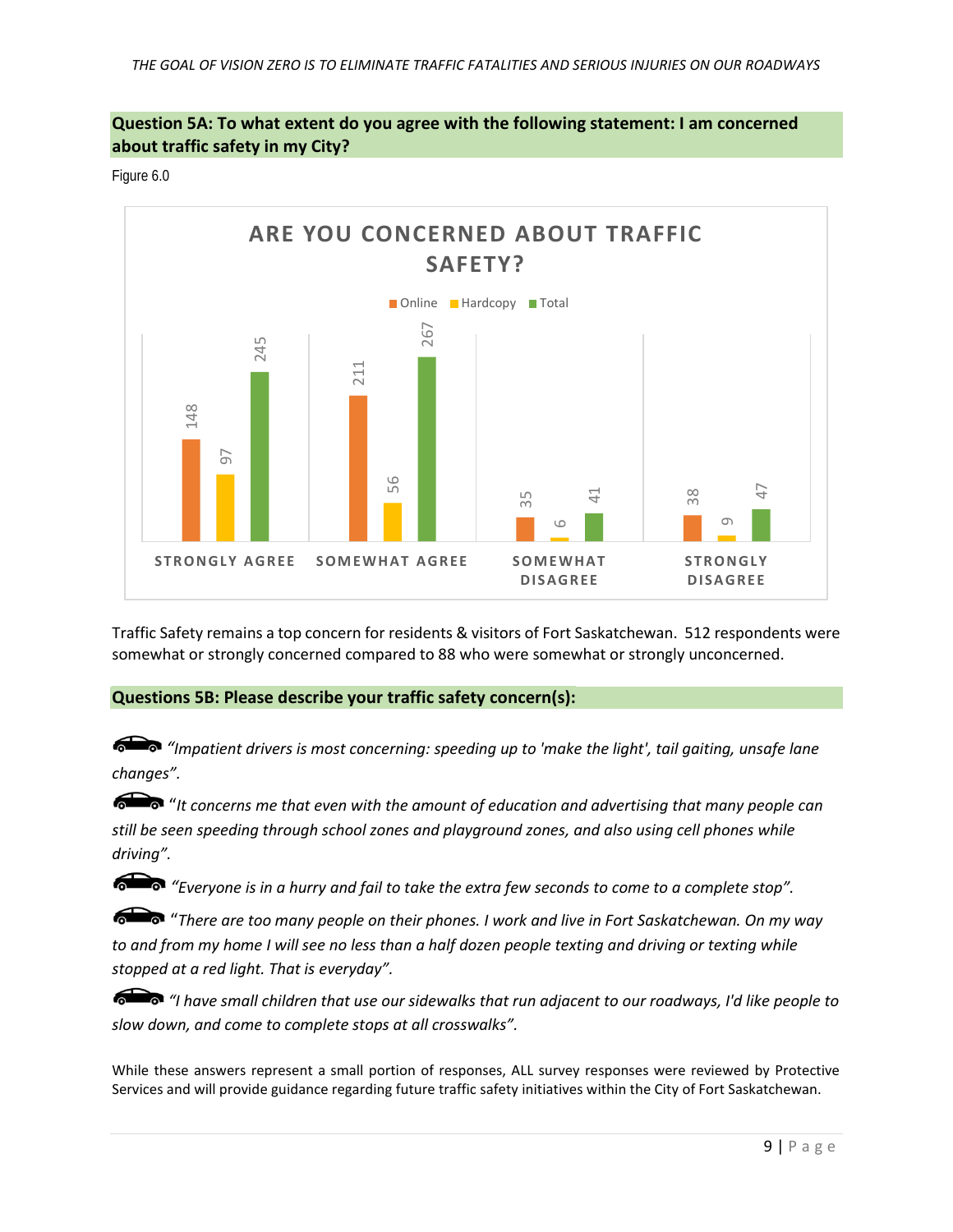#### **Question 6A: In the past 12 months, have you been involved in a collision, whether at fault or not?**

Figure 7.0



**Question 6B: If you selected 'Yes', did this collision occur within the City of Fort Saskatchewan limits?** 

Figure 8.0

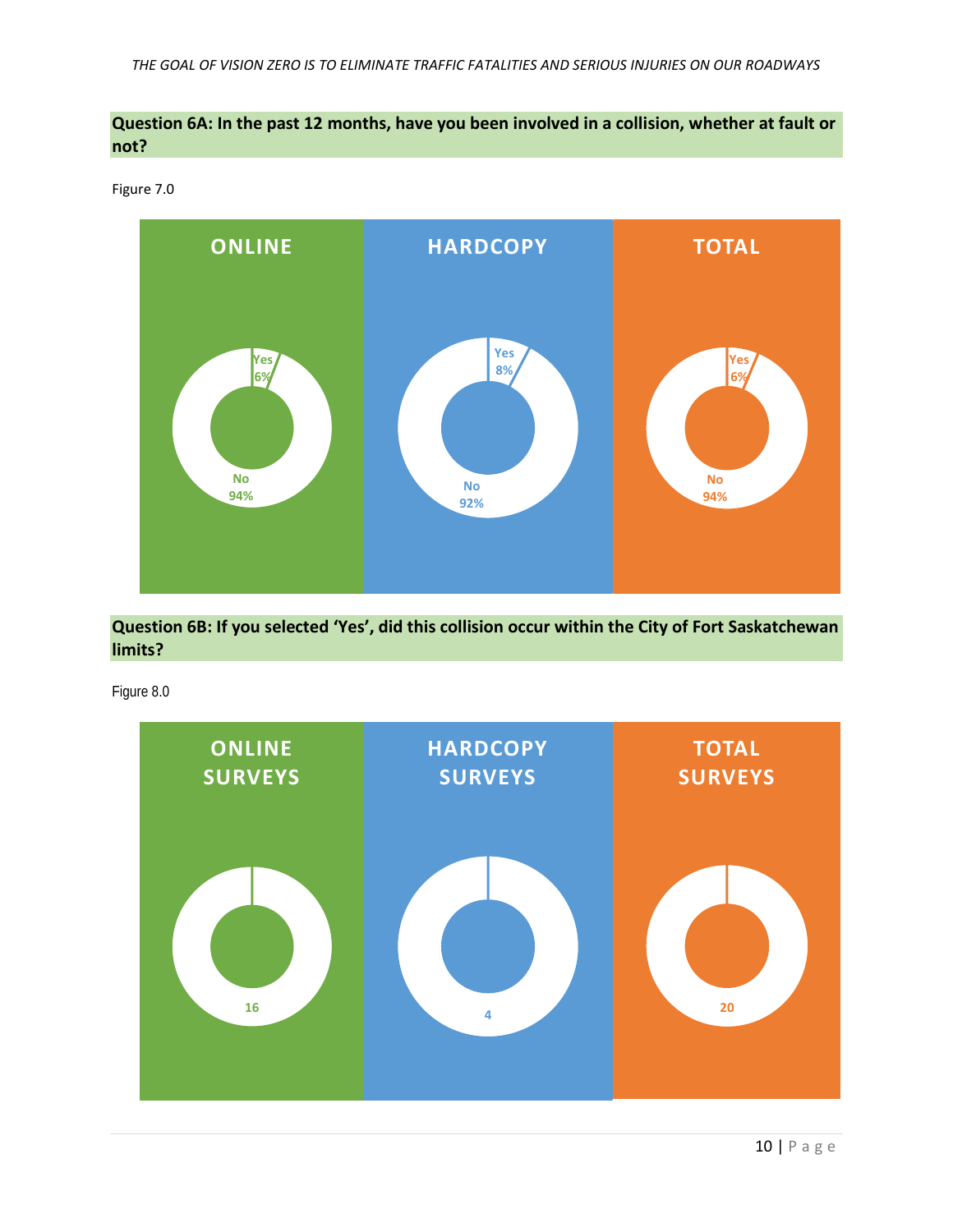

Figure 9.0



\* Other results (3): I don't drive (2), I only stop at valid stop signs (1)

#### **Question 8: How acceptable is it to roll through a stop sign?**

Figure 10.0

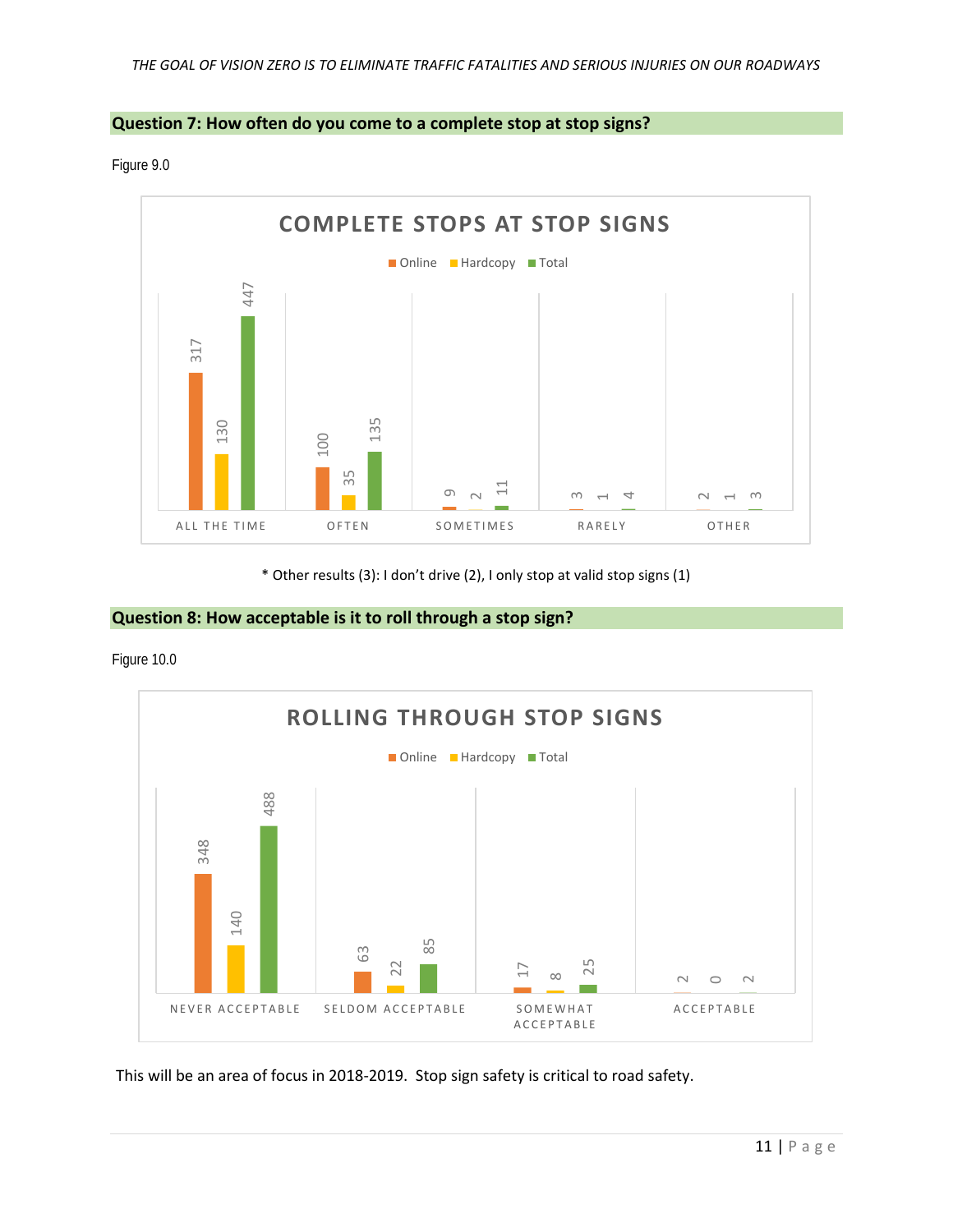#### **Question 9: How acceptable is it to run a red light?**

Figure 11.0



Intersection safety (stop signs & red lights) is a critical part of Vision Zero. Violations represent a significant risk of fatal & serious injury collisions.

#### **Question 10: Do you believe speeding is ever acceptable?**



Figure 12.0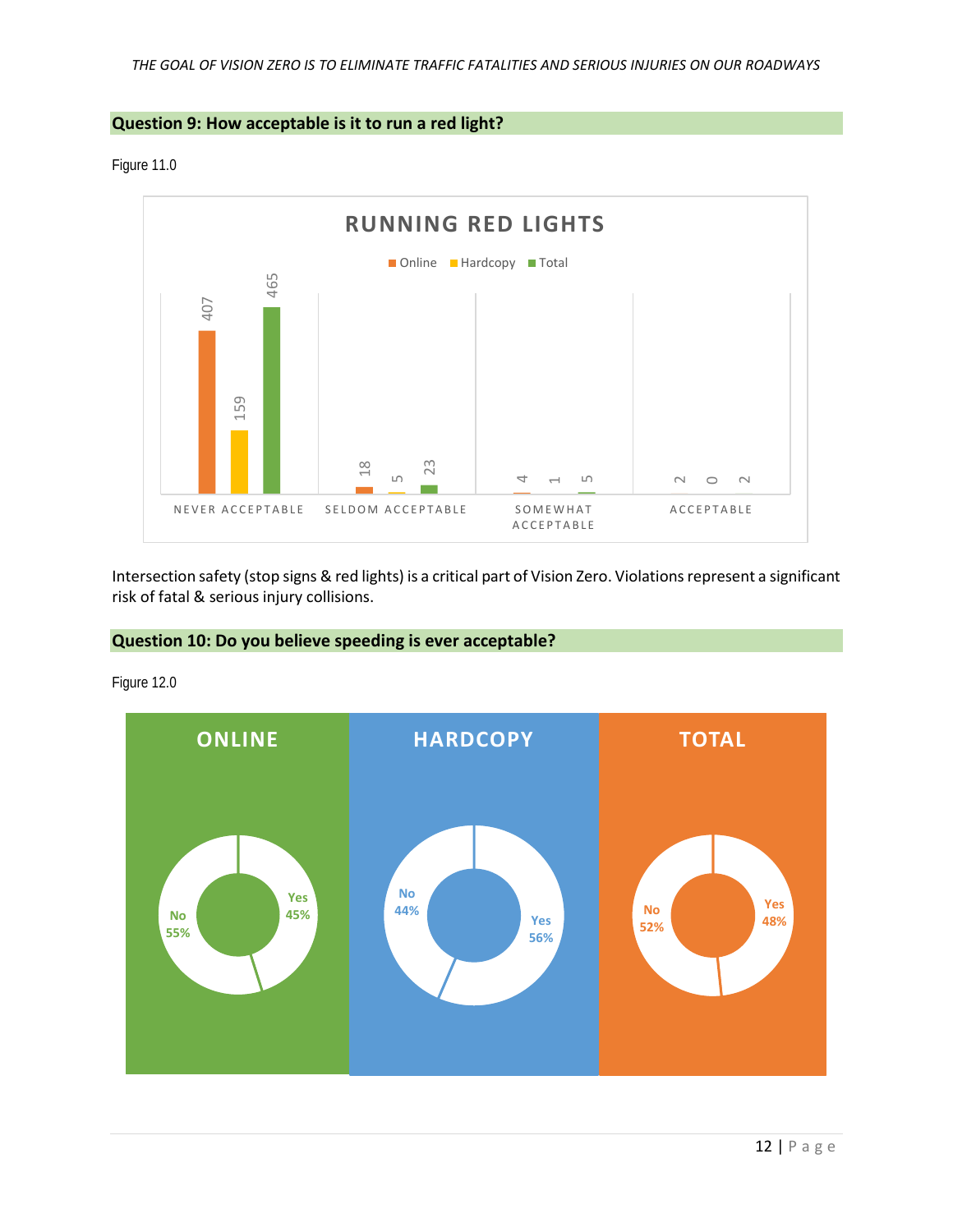#### **Question 11: In ideal road conditions, how fast do you typically drive on Fort Saskatchewan's Highway 21 (70km/h posted limit)?**

Figure 13.0



#### **Question 12: In ideal road conditions, how fast do you typically drive on Fort Saskatchewan's Southfort Boulevard (50km/h posted limit)?**

Figure 14.0

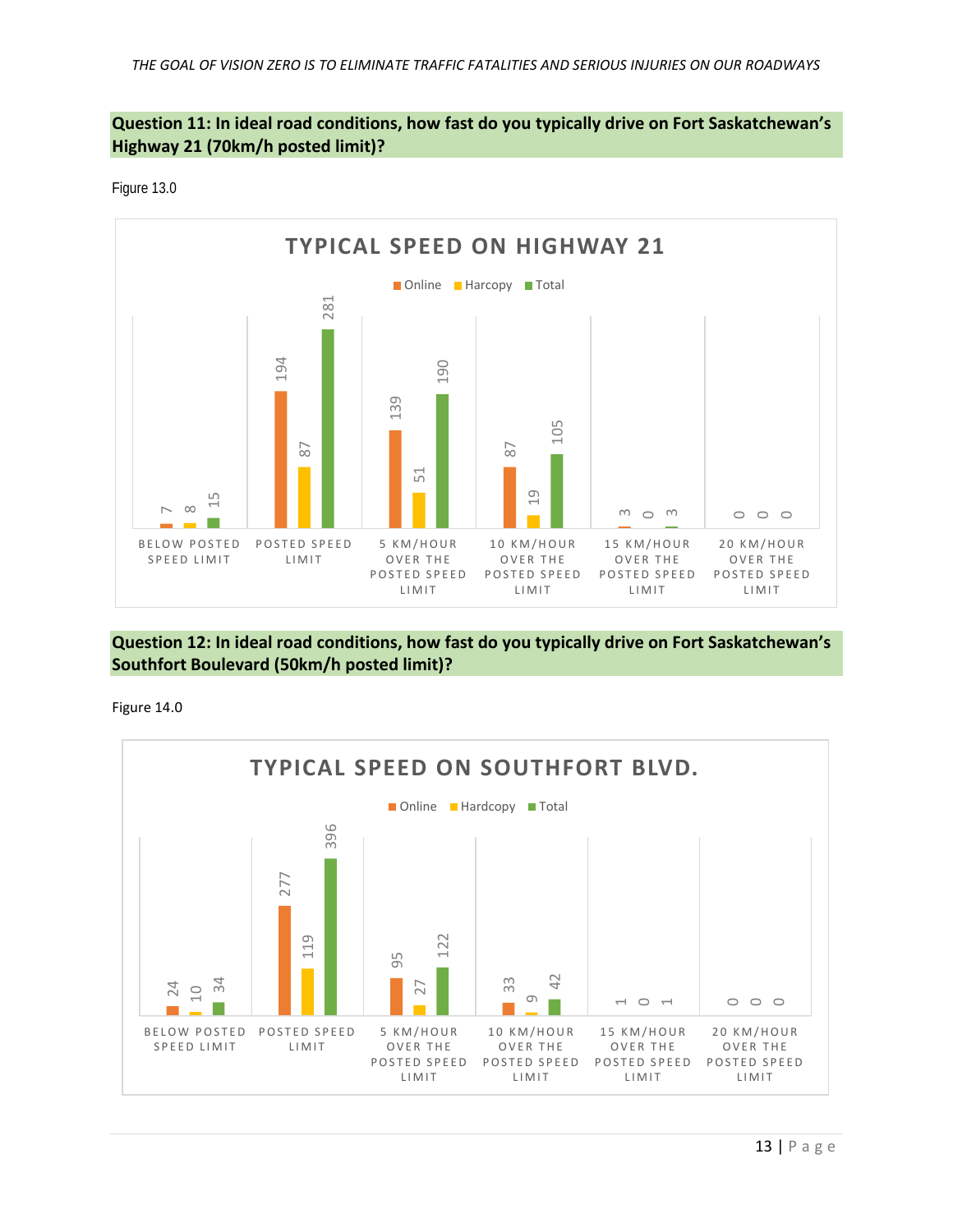#### **Question 13: In ideal road conditions, how fast do you typically drive near schools and/or playground zones (30km/h posted limit)?**

Figure 15.0



Reducing your speed to 30km per hour in school/playground zones when you only see children represents a significant risk of fatal & serious injury vulnerable road user collisions.

#### **Question 14: In Alberta, what is considered 'distracted driving'?**

Figure 16.0



Figure 16.0 represents the most common answers given by survey respondents. The variety of responses illustrates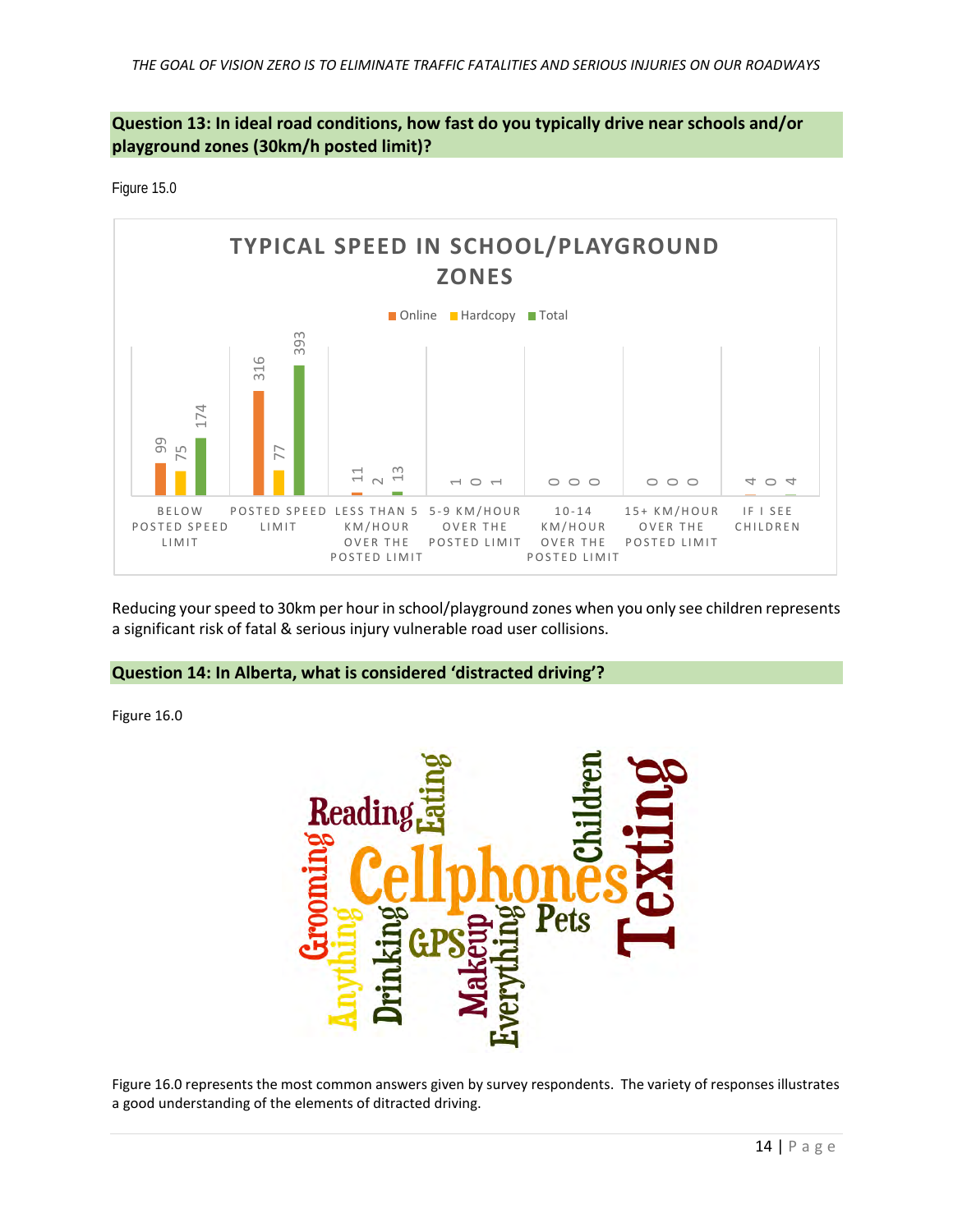**Question 15: Specifically in regards to handheld mobile devices, in the past 30 days, how often have your read, typed, or sent a message on your mobile device while driving?**

Figure 17.0



The frequency of responses indicating people drive distracted reveals a need to educate the public about risks & to step up enforcement. The consequence of increases in serious collisions when driving distracted relates to thousands of lives impacted by the tragedy of fatal and serious injuries, and in millions of dollars lost in direct & human-capital costs - just in Fort Saskatchewan alone.

**Question 16: Specifically in regards to handheld mobile devices, in the past 30 days, how often have you read, typed, or sent a message while stopped at a red light?**

Figure 18.0

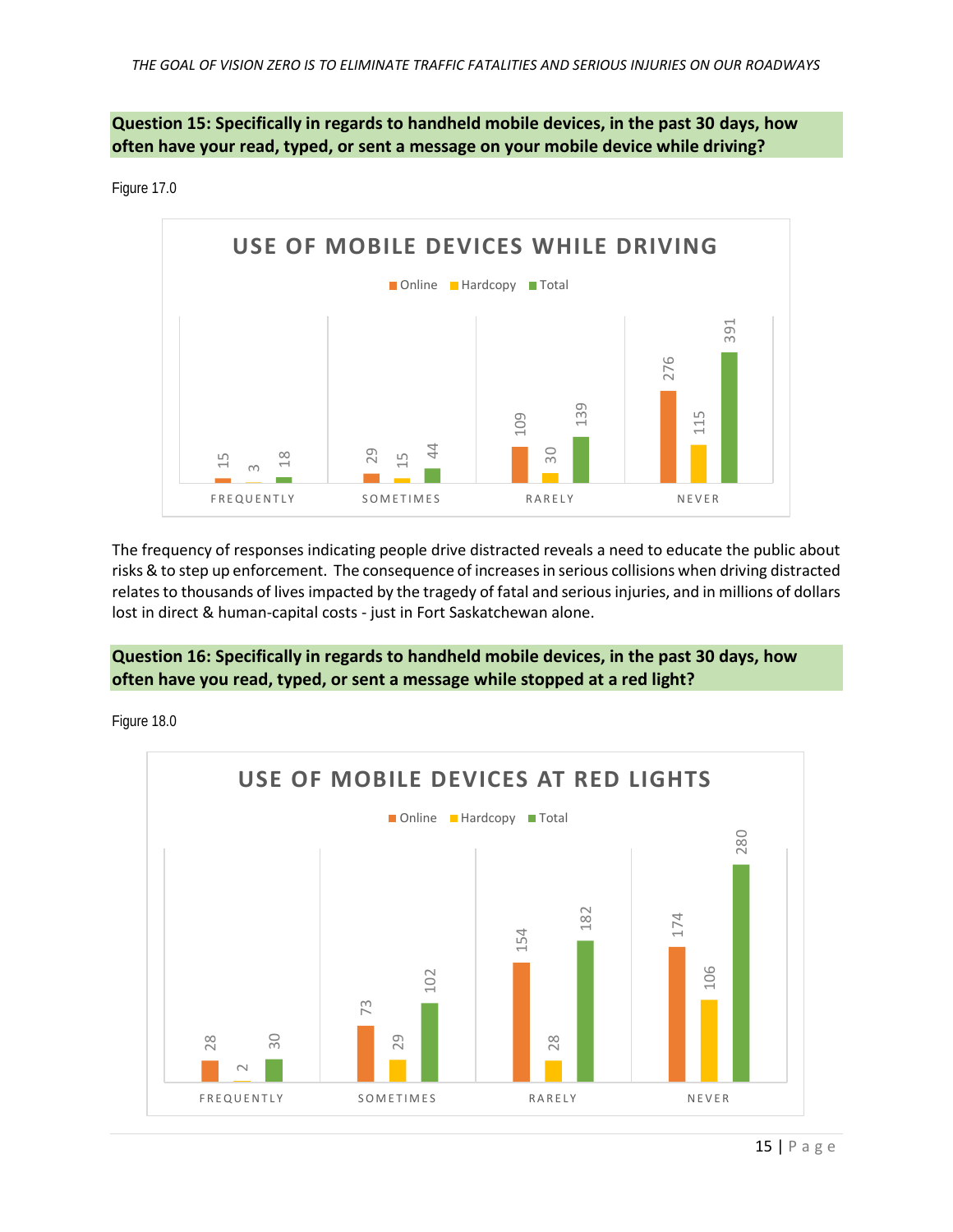#### **Question 17: In the past year and while operating a motor vehicle, have you talked on your mobile phone while holding it in your hand?**



Figure 19.0



Figure 20.0

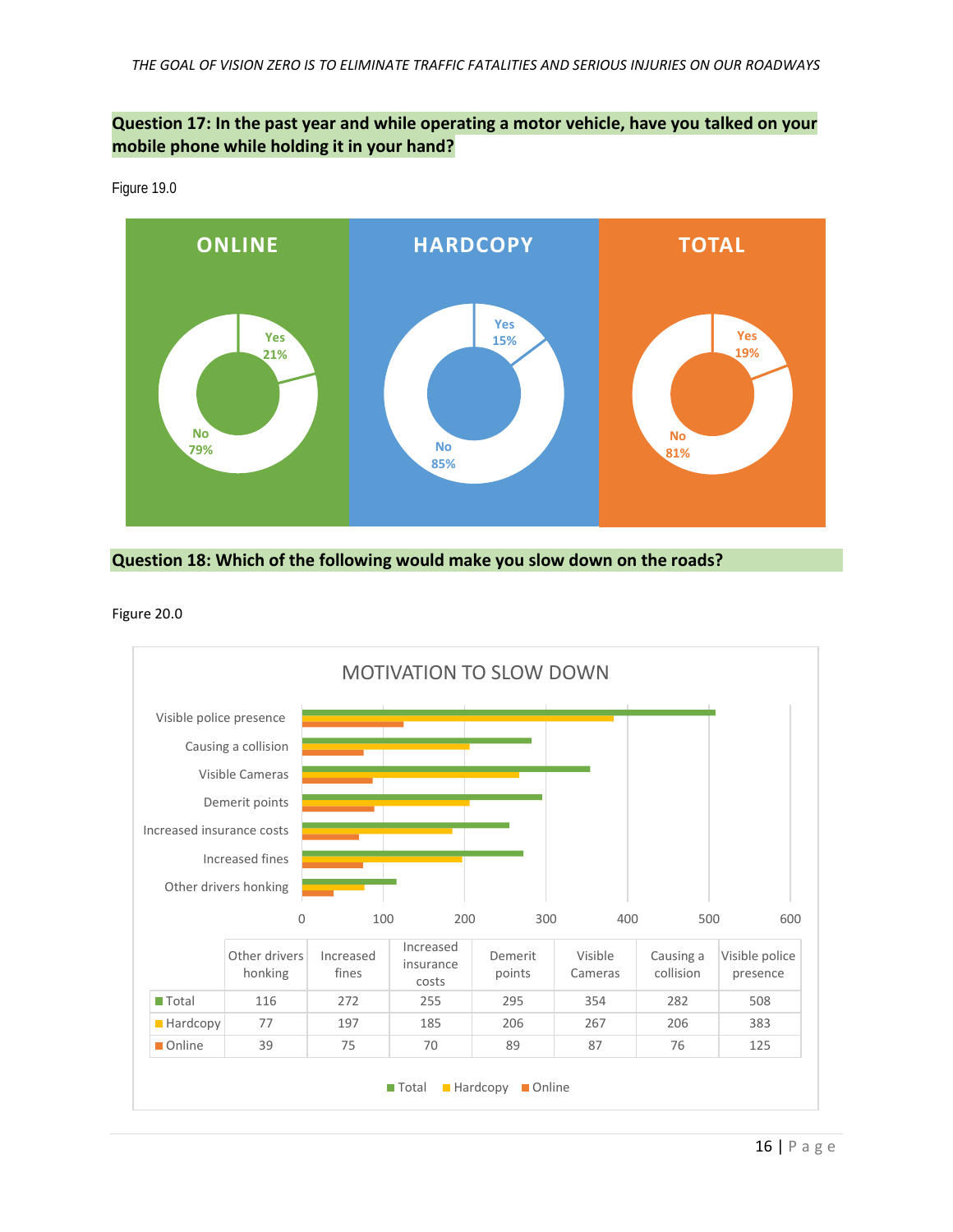#### **Question 19: In the past 30 days, how often have you been followed too closely or tailgated?**

Figure 21.0



#### **Question 20: What do you believe is the most likely reason for following too closely or tailgating?**

*"People are in a rush, they don't give themselves enough time to get from point A to point B. They feel they are entitled to drive like maniacs on our roadways and endanger others' lives".*



*"Lack of knowledge on what a safe distance is and impatience".*

| × |  |
|---|--|

*"Tailgaters are aggressive and want you to go faster than the speed limit".*

*"People that tailgate are generally in too much of a rush, dictating a level of expectation that you should speed up & are just rude".*



*"They think they are immune to the rules of the road".*

While these answers represent a small portion of responses, ALL survey responses were reviewed by Protective